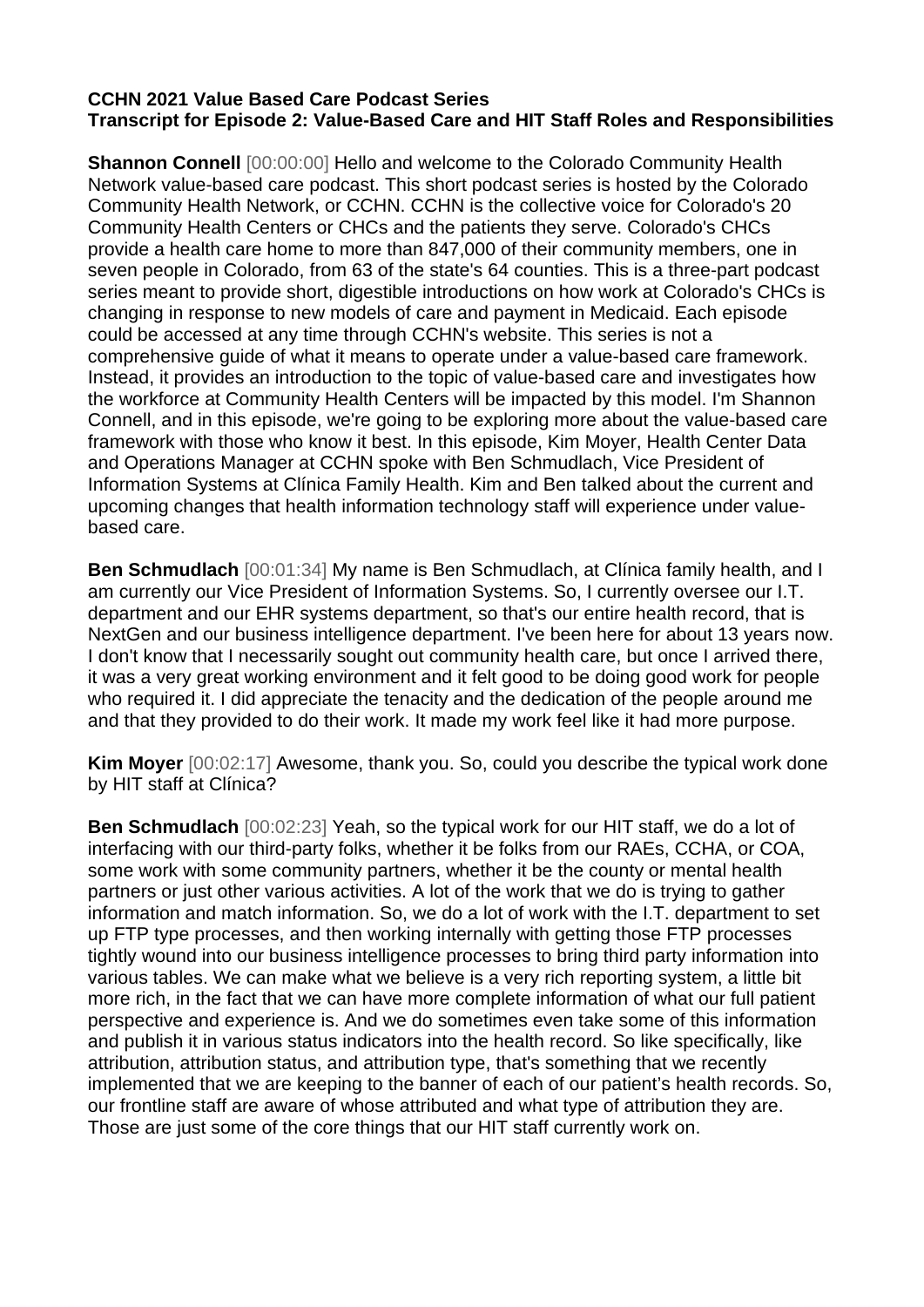**Kim Moyer** [00:03:38] So if you were talking to a new staff member or a peer from one of the other Community Health Centers, how would you describe the value-based care and payment reform work that's currently being done by Clínica?

**Ben Schmudlach** [00:03:48] We're working hard to make a big master plan, something that's been talked about for a long, long time, and I think we've been waiting to realize how we can actually pivot an entire care team to work a little differently or posture to be successful. For a long time, we've focused, I'll say exclusively on quality and outcomes, and knowing that as we've been able to do that, we've identified different levers within care teams to really make those dreams of high-quality outcomes a reality. You know, a great unknown with all this work is how we can further our electronic engagement with patients. I think as we have a little bit more time and space that in APM would allow ,that we can really lean into different electronic offerings. Not just to make them technically sound internally and like good technical workflows internally to work, but to get some patient input on it and some patient input as far as: does this work for you? Is it something that you would adopt? Because as much work as we've done internally to date for various offerings like that, it seems like that is a very critical kind of missing piece as to where we can be highly, even more highly successful, than APM.

**Kim Moyer** [00:04:56] Great, so as Clínica has engaged in payment reform activities, have there been new staff roles or duties identified specifically for the HIT department? And if so, what's changed? What are these roles? Are you using existing staff, or did you have to hire new staff?

**Ben Schmudlach** [00:05:12] Specific to APM, we've not had to hire new staff, but I will recognize that we have some unique talents within our existing BI and our EHR systems departments that I think have made some of these things a little easier for us to adopt. Had we not had a couple specific skill sets I don't want to say that we couldn't have done it without hiring new , but it just would have been a little bit more difficult. So, to the core of the question, no, we have not had to hire any new unique staff specific to HIT activities.

**Kim Moyer** [00:05:40] And do you have any thoughts on how payment reform work and value-based care might impact clinic staff in general?

**Ben Schmudlach** [00:05:47] I think the notion is that it should allow us to make some time and some space for us to do more intentional, thoughtful work and not like max pack visits. On the heels of what was a max pack last 14 months [due to the COVID pandemic]. It'll be interesting to see how care teams lean and kind of land into those spaces. I know that we've already kind of opened up some additional time that we would probably not have done historically to make sure we're making more thoughtful, intentional approaches to our care and to each one of our provider panels. It will be good but, it's hard to say too much until that dream kind of becomes a reality, like how we will actually respond to it. Because I think we've had some hypotheses as to how we're going to create care teams and what all these people will do, but I also realized, specifically in the last 14 months, you can plan something and you can find out quickly how it's actually going to behave. And I'm not sure how it's impossible for it to be as disruptive as a global pandemic, obviously, but it will be a little bit disruptive. So, I think there'll be some give and take, but I think overall it's going to be timely, pleasant change for our staff, especially considering big picture the overall morale, I think, of those who work and in health care these days.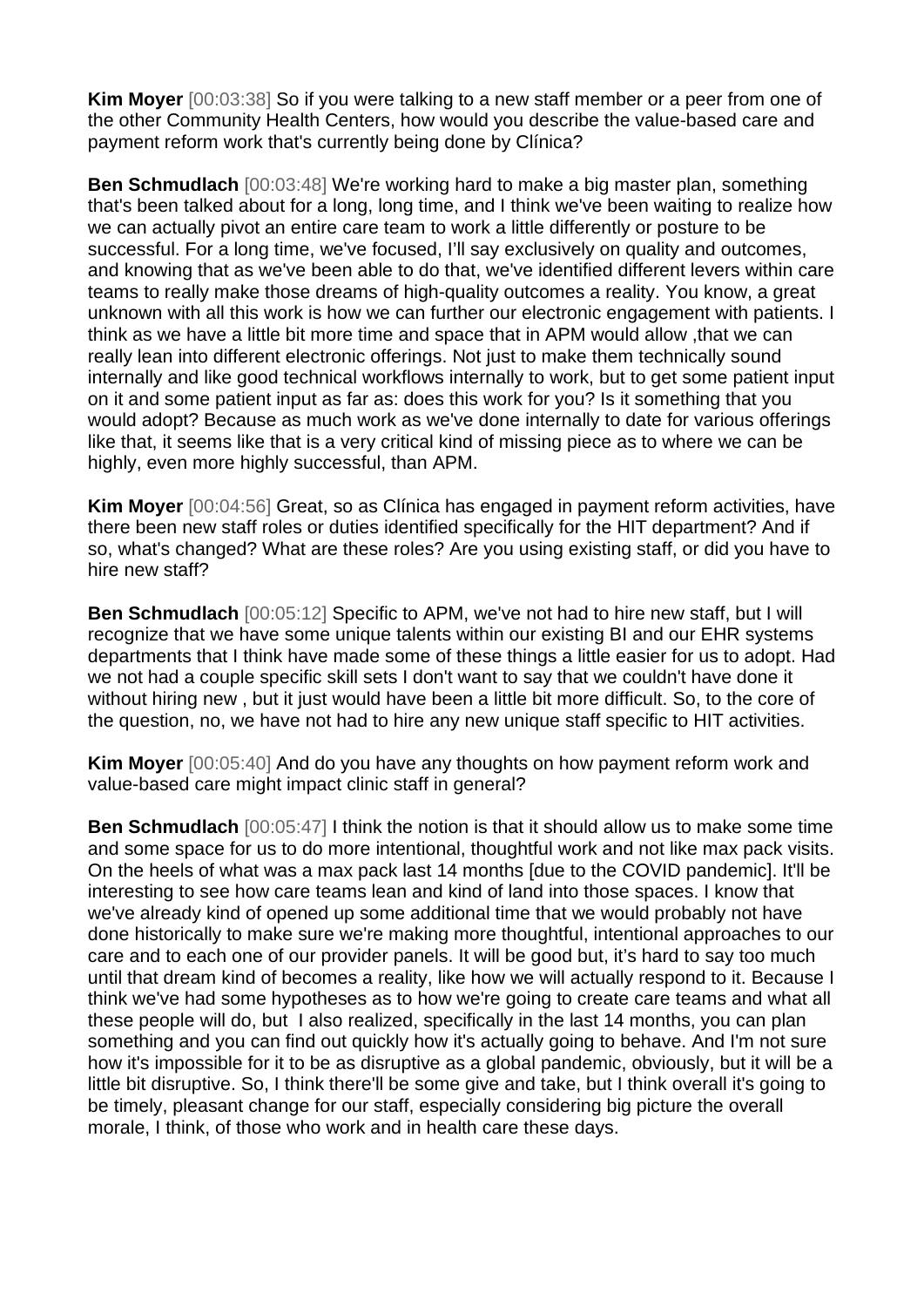**Kim Moyer** [00:06:58] Thinking about the work in the future, sort of like you were talking about, do you think there's any skills or roles that you all might need to bring into the HIT department to continue the work?

**Ben Schmudlach** [00:07:10] There's been a lot of stuff that we've done. I mean, not necessarily specific to APM, but certainly complimentary to APM. Where EHR's support their core functions, but those core functions don't always blend exactly within the full care model. So, we will likely be adding to our EHR system's team a person that's going to be kind of an applications developer, like a full node stack developer that allows us to be more flexible in how we program within our NextGen API and other APIs. And I think that's something that we've had a skill set to do to date, but the plan on creating redundancy, which indicates that the long-term plan of that program is going to be here to stay at Clínica. It's going to be a part of a department, I think that has a tremendous opportunity because with all the various things that IT, EHR folks and BI folks do, those are primarily care team facing and opening up those other things to have patient facing electronic solutions is a real opportunity, but it certainly does require us to hire a little bit. I think that it'll be unique in the sense that I think this is a highly competitive tech market and it's been difficult internally to recruit in health care. But that is certainly a role that we intend on bringing in-house in the coming months.

**Kim Moyer** [00:08:38] As you reflect on the work that you've already done, what are some HIT related capabilities, equipment, software, staff knowledge that you would recommend that other health centers prioritize as they're starting these sorts of payment reform efforts?

**Ben Schmudlach** [00:08:53] We've offered some electronic screenings that we developed internally for patients to complete. We identify internally who's eligible for these screenings, and it's easily facilitated by the one who checks in these patients, but the completion process from a patient's perspective is very simple. It's very straightforward and, every step of it relates directly to our chart and alerts various members of the care team along the way. That skill set is a unique one that we have, but that's something that I think as people look at vendors and decide what it is they think they want, and they need, ensuring that that integration actually happens. Because it was one thing that we've done in the last year that I think we'll continue to lean in and we're going to expand it to different screenings beyond a PHQ 2 PHQ 9. That is like a true office efficiency and something that I see value for the patient. Is it's cool! Like it's going to a Community Health Center and completing stuff like that in that modality seems like a really cool, cutting-edge way to do a screening and also very private way to do screenings. That's certainly one thing. But other hardware and software, I think another software offering that I would recommend is a service that's facilitated through Twilio called Quick Connect where, I don't know that all health centers have a problem with a Central Communication Center to take all their phone calls. [Clínica's] has been struggling a bit in the past year, but what it offers is if I reach out to you, Kim, and I'm a nurse on the care team and I can't get a hold of you. I can subsequently send a text to you, or it provides you with what appears to be a phone number to call back. It'll call back exactly to the spot that I wanted to call, that I wanted you to be called back to. So, you skip an entire potential call center process, and you go right to the person, or the care team needed. That is something that I think is a very wise approach. I think it's very patient centered approach. I think on the patient facing part of it there is still the overhanging like patient's adoption rate of what is this and why we do it this way? Just kind of realizing that I think our patients and perhaps other CHCs will find a very common and comfortable way to interact with this. With the number one [means to interact] primarily being face to face in person and, secondarily, on the phone when they're initiating the contact. So that's a piece of it. Quick Connect, I think, is a fantastic offering